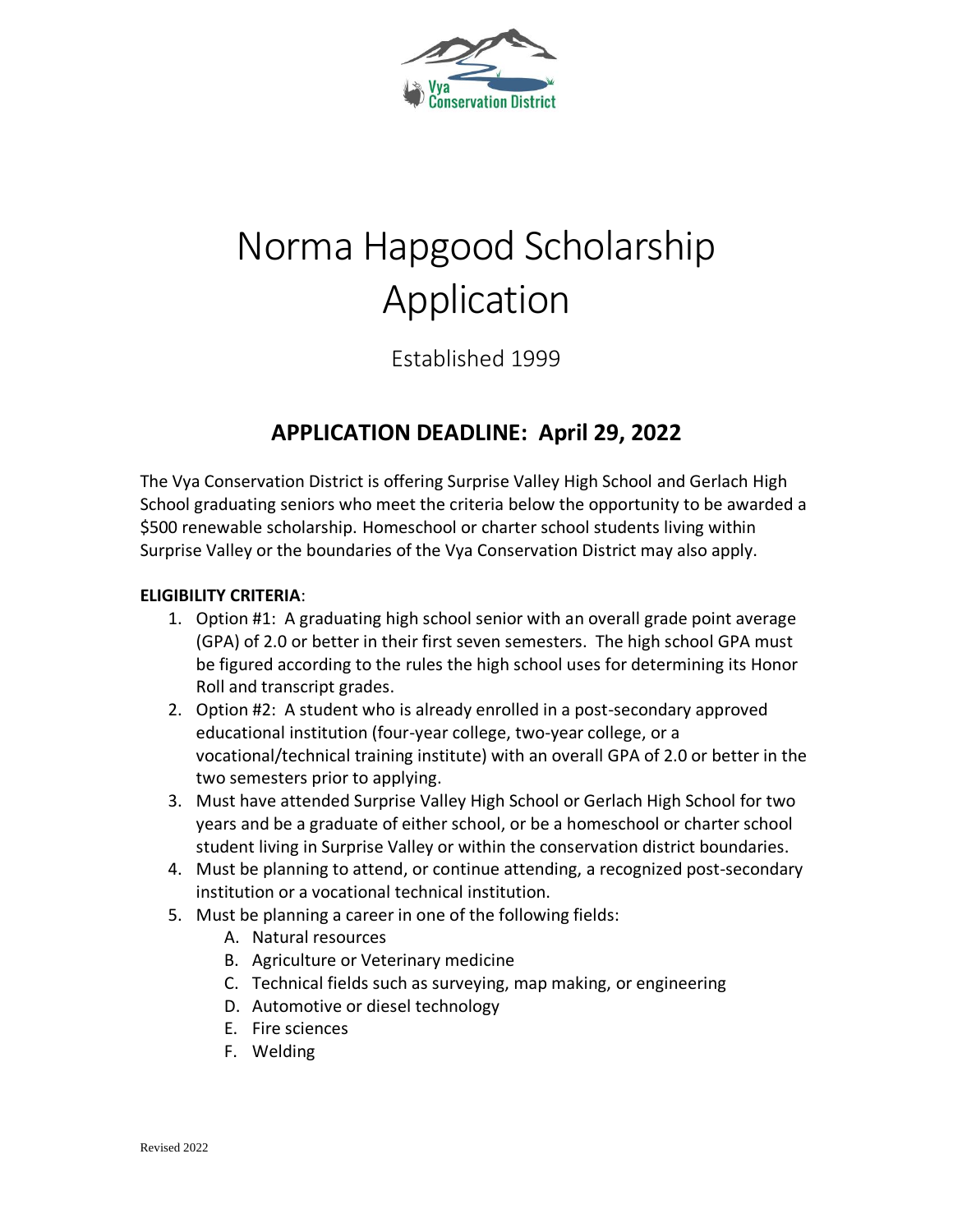

#### **APPLICATION PROCEDURE**:

Fill out the cover sheet and mail it to the address below along with the following documents:

- 1. Essay: Write an essay of 500-1,000 words focusing on
	- a) your educational and career goals,
	- b) life experiences that have created interest in your chosen career path and have influenced the goals you have set and,
	- c) your plan for attaining those goals.

The essay must be typed, double-spaced, and printed on white paper.

- 2. An official transcript of your grades showing your overall GPA
	- a) High School Seniors: the first seven semesters of high school
	- b) For those already enrolled in a post-secondary school: the previous two semesters before applying for the scholarship
- 3. Two letters of recommendation
- 4. Mail the application to:

Vya Conservation District NRCS Field Office 221 W. 8<sup>th</sup> St. Alturas, CA 96101 Attn. Vya Administrative Assistant

 5. To request a link to our online application, contact: vyaconservationdistrict@vyacd.org

#### **AWARDING THE SCHOLARSHIP:**

Awarding of the scholarship will be made at the sole discretion of the Vya Conservation District Board of Supervisors.

#### **PAYMENT OF THE SCHOLARSHIP:**

Payment will be made upon receipt of the recipient's first semester transcript for 12 or more credit hours at the college or trade school of the applicant's choice.